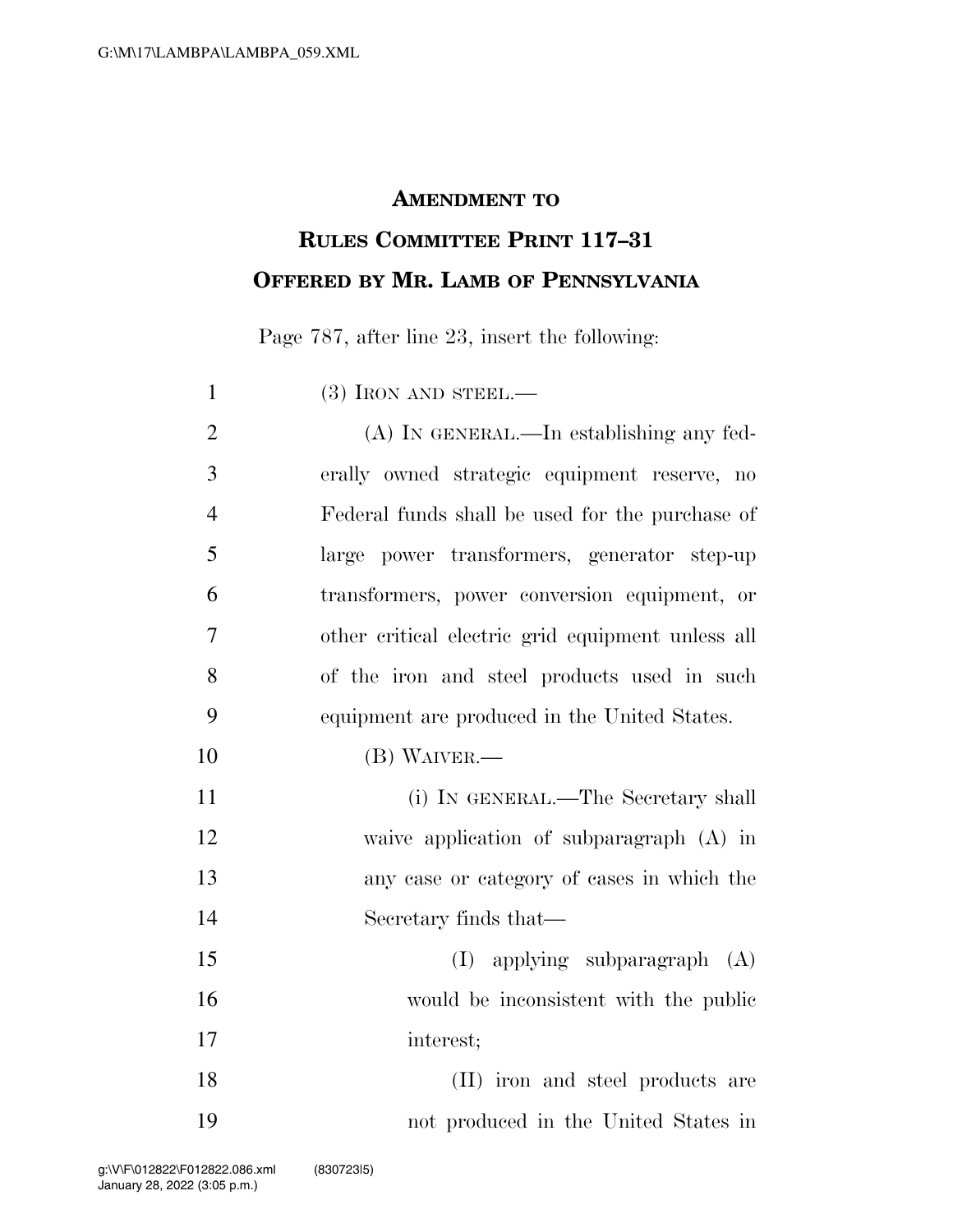$\mathfrak{D}$ 

 sufficient and reasonably available 2 quantities or of a satisfactory quality; or

 (III) inclusion of iron and steel products produced in the United States will increase the cost of the ap- plicable large power transformers, generator step-up transformers, power conversion equipment, or other critical electric grid equipment by more than 25 percent.

 (ii) PROCESS.—Before issuing a waiv- er under this subparagraph, the Secretary shall—

15 (I) make publicly available in an easily accessible location on a website designated by the Office of Manage- ment and Budget and on the website of the Department of Energy a de-20 tailed written explanation for the pro- posed determination to issue the waiv-er; and

 (II) provide a period of not less 24 than 15 days for public comment on 25 the proposed waiver.